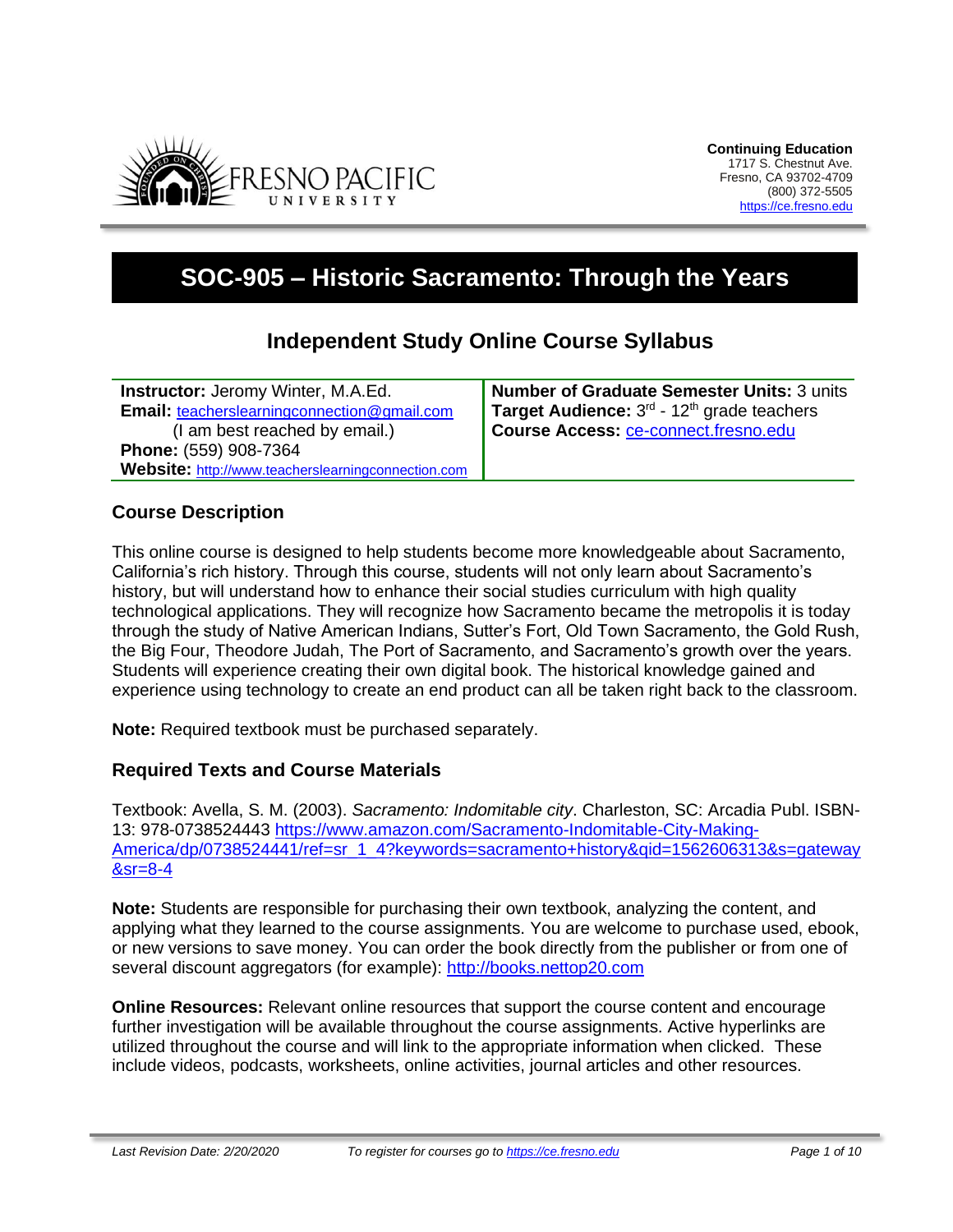**Moodle:** Moodle is a web-based learning management system used to support flexible teaching and learning in both face-to-face and distance courses (e-learning). [https://moodle.org](https://moodle.org/) // <https://moodle.org/demo> // [https://docs.moodle.org](https://docs.moodle.org/)

# **Course Dates**

Self-paced; students may enroll at any time and take up to one year, from the date of registration, to complete assignments. Students may complete assignments in no less than three weeks for a 3 unit course (one week per unit).

# **National Standards Addressed in This Course**

#### **National Board for Professional Teaching Standards (NBPTS)**

[\(http://www.nbpts.org/standards-five-core-propositions/\)](http://www.nbpts.org/standards-five-core-propositions/)

First published in 1989 and updated in 2016, *[What Teachers Should Know and Be Able to Do](http://www.accomplishedteacher.org/)* articulates the National Board's Five Core Propositions for teaching. The Five Core Propositions comparable to medicine's Hippocratic Oath — set forth the profession's vision for accomplished teaching. Together, the propositions form the basis of all National Board Standards and the foundation for National Board Certification. Course assignments have been designed so students can demonstrate excellence against these professional teaching standards whenever possible.

- Proposition 1: Teachers are committed to students and their learning
- Proposition 2: Teachers know the subject they teach and how to teach those subjects to students
- Proposition 3: Teachers are responsible for managing and monitoring student learning
- Proposition 4: Teachers think systematically about their practice and learn from experience
- Proposition 5: Teachers are members of learning communities

#### **Common Core State Standards (CCSS)** [\(www.corestandards.org\)](http://www.corestandards.org/)

The Common Core State Standards provide a consistent, clear understanding of what students are expected to learn, so teachers and parents know what they need to do to help them. The standards are designed to be robust and relevant to the real world, reflecting the knowledge and skills that our young people need for success in college and careers. With American students fully prepared for the future, our communities will be best positioned to compete successfully in the global economy.

College and Career Readiness Anchor Standards define what students should understand and be able to do by the end of each grade span.

Common Core Language Arts Standards addressed in this course include:

- Reading for Literature (RL): K-8, 9-10, and 11-12
- Reading for Information (RI): K-8, 9-10, and 11-12
- Writing (W): K-8, 9-10, and 11-12
- Speaking and Listening (SL): K-8, 9-10, and 11-12
- English Language Arts Standards (L): K-8, 9-10, and 11-12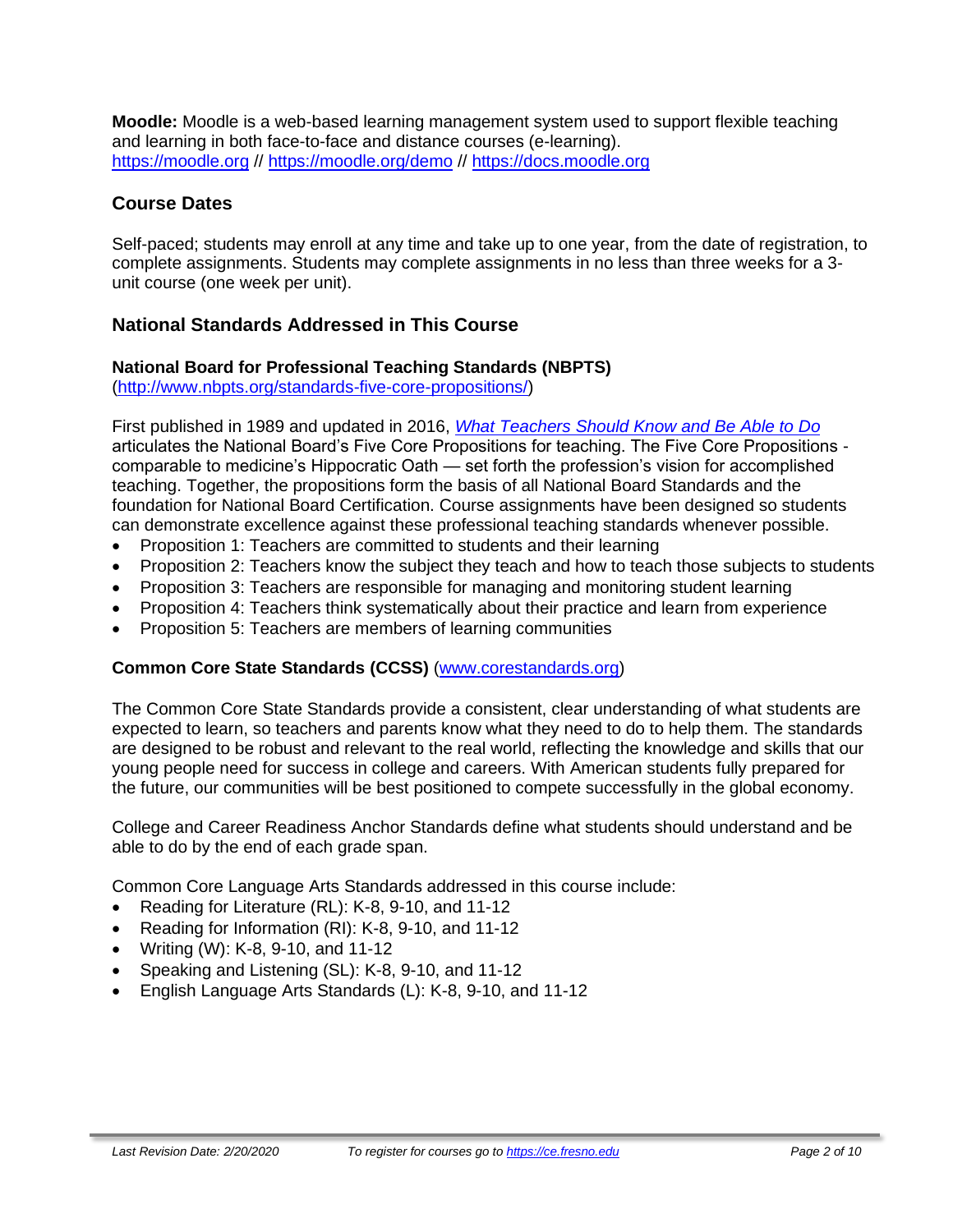# **Continuing Education Program Student Learning Outcomes**

| CE <sub>1</sub> | Demonstrate proficient written communication by articulating a clear focus,<br>synthesizing arguments, and utilizing standard formats in order to inform and<br>persuade others, and present information applicable to targeted use.                                    |
|-----------------|-------------------------------------------------------------------------------------------------------------------------------------------------------------------------------------------------------------------------------------------------------------------------|
| CE <sub>2</sub> | Demonstrate comprehension of content-specific knowledge and the ability to apply it<br>in theoretical, personal, professional, or societal contexts.                                                                                                                    |
| CE <sub>3</sub> | Reflect on their personal and professional growth and provide evidence of how such<br>reflection is utilized to manage personal and professional improvement.                                                                                                           |
| CE <sub>4</sub> | Apply critical thinking competencies by generating probing questions, recognizing<br>underlying assumptions, interpreting and evaluating relevant information, and<br>applying their understandings to the professional setting.                                        |
| CE <sub>5</sub> | Reflect on values that inspire high standards of professional and ethical behavior as<br>they pursue excellence in applying new learning to their chosen field.                                                                                                         |
| CE <sub>6</sub> | Identify information needed in order to fully understand a topic or task, organize that<br>information, identify the best sources of information for a given enquiry, locate and<br>critically evaluate sources, and accurately and effectively share that information. |

# **Student Learning Outcomes (SLOs) for This Course**

|    | <b>Student Learning Outcomes for This Course</b><br>By the end of this course student will be able to:                                                                   | <b>National Standards</b><br><b>Addressed in This</b><br>Course* | Continuing<br><b>Education Program</b><br><b>Student Learning</b><br><b>Outcomes</b><br>Addressed** |
|----|--------------------------------------------------------------------------------------------------------------------------------------------------------------------------|------------------------------------------------------------------|-----------------------------------------------------------------------------------------------------|
|    | 1. Utilize a variety of technological tools in<br>teaching of social studies and understand a<br>need for the use of technology in social<br>studies lessons.            | <b>NBPTS 1, 4, 5</b>                                             | CE 3, 5                                                                                             |
|    | 2. Utilize state and national history/social<br>studies standards.                                                                                                       | NBPTS 1, 2, 3, 4                                                 | CE <sub>6</sub>                                                                                     |
| 3. | Integrate content knowledge in their<br>narrative writings and practical applications.                                                                                   | <b>NBPTS 2, 3, 4</b>                                             | CE 1, 2, 6                                                                                          |
|    | 4. Discover people and places that affected the<br>history of California, the United States, and<br>the World.                                                           | <b>NBPTS 2, 3, 4</b>                                             | CE 2, 6                                                                                             |
|    | 5. Utilize historical thinking skills that<br>differentiate between past, present, and<br>future; seek and evaluate evidence; interpret<br>historical records and myths. | <b>NBPTS 2, 3, 4</b>                                             | CE 2, 6                                                                                             |
|    | 6. Curate collections of books, websites and<br>other resources for students.                                                                                            | NBPTS 1, 2, 3, 4                                                 | CE 3, 5, 6                                                                                          |
| 7. | Write standard based lessons for use in<br>classroom settings.                                                                                                           | NBPTS 1, 2, 3, 4                                                 | CE 1, 2, 4, 5, 6                                                                                    |
| 8. | Review and use primary sources when<br>creating lesson plans to engage students,<br>develop critical thinking skills, and construct<br>knowledge.                        |                                                                  |                                                                                                     |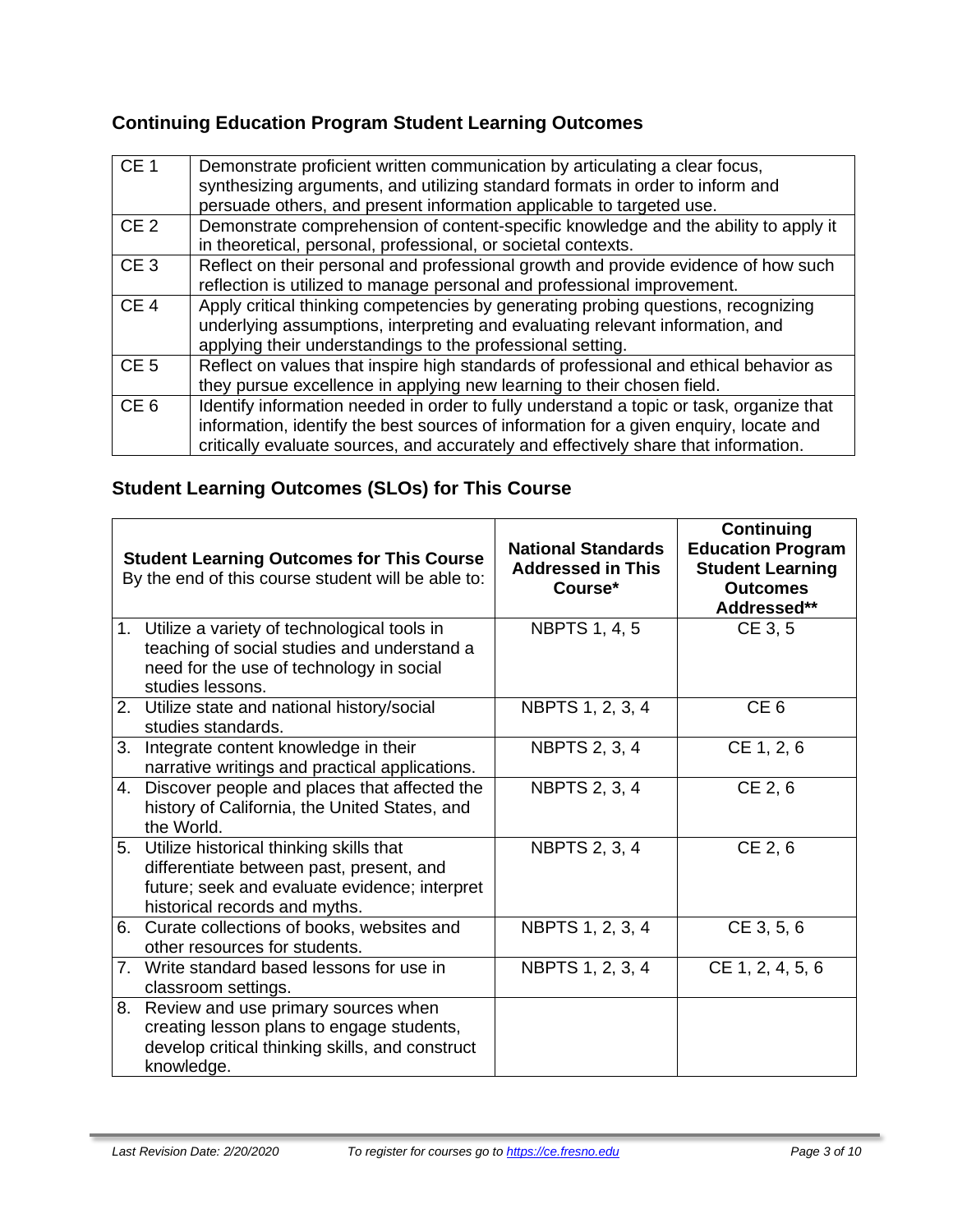| 9. Acquire historical understandings of<br>California and its communities - drawn from<br>the record of human aspirations, strivings,<br>accomplishments, and failures by means of<br>oral histories, videos, and websites. | NBPTS 2, 4 | CE 2, 4, 6 |
|-----------------------------------------------------------------------------------------------------------------------------------------------------------------------------------------------------------------------------|------------|------------|
| 10. Discover biographical information on<br>inhabitants from the Native Americans to<br>more current residents of the city of<br>Sacramento.                                                                                | NBPTS 2, 4 | CE 2, 4, 6 |
| 11. Understand the impact of the California gold<br>rush on the development of Sacramento and<br>the state of California.                                                                                                   | NBPTS 2, 4 | CE 2, 4, 6 |
| 12. Identify and describe the impact of the<br>Transcontinental Rail Road, the Big Four,<br>and Theodore Judah had on the making of<br>Sacramento and California.                                                           | NBPTS 2, 4 | CE 2, 4, 6 |

\* Please refer to the section on **National Standards Addressed in This Course**

\*\* Please refer to the section on **Continuing Education Program Student Learning Outcomes**

# **Topics, Assignments, and Activities**

| <b>Module</b><br><b>Module Title</b> | <b>Module Assignments and Activities</b>                     | <b>Points</b><br><b>Possible</b><br>for Each<br><b>Assignment</b> |
|--------------------------------------|--------------------------------------------------------------|-------------------------------------------------------------------|
| <b>Welcome Module</b>                | Introduction video<br>$\bullet$                              |                                                                   |
|                                      | <b>Course Syllabus</b><br>٠                                  |                                                                   |
|                                      | <b>Introduce Yourself Forum</b>                              |                                                                   |
|                                      | <b>Moodle Online Tutorial</b><br>$\bullet$                   |                                                                   |
| <b>Module 1 - National</b>           | <b>National Social Studies Standards</b>                     |                                                                   |
| <b>Social Studies</b>                | Read: The Links Between the C3 Framework and the             |                                                                   |
| <b>Standards and Book</b>            | <b>NCSS National Curriculum Standards for Social</b>         |                                                                   |
| <b>Creator Application</b>           | <b>Studies</b>                                               |                                                                   |
|                                      | Read: National Council for the Social Studies National       |                                                                   |
| <b>Building Background</b>           | <b>Standards for the Preparation of Social Studies</b>       |                                                                   |
|                                      | <b>Teachers</b>                                              |                                                                   |
|                                      | <b>Investigate: National Council for Social Studies</b>      |                                                                   |
| Book Creator Set Up                  | website                                                      |                                                                   |
|                                      | <b>Book Creator Application</b>                              |                                                                   |
| Create Book Cover                    | Read: 15 Social Studies Projects For Book Creator            |                                                                   |
|                                      | <b>Classrooms</b>                                            |                                                                   |
|                                      | Watch: Hands on with Book Creator for New Users              |                                                                   |
|                                      | Investigate: Book Creator Videos on YouTube                  |                                                                   |
|                                      | 1.1 Assignment: Set Up Book Creator Book/Create<br>$\bullet$ | 30 pts                                                            |
|                                      | Cover to Book/Join Jeromy's Library                          |                                                                   |
|                                      | 1.2 Forum: Discuss C3 Framework and NCSS<br>$\bullet$        |                                                                   |
|                                      | Connection, NCSS and Your State Standards                    | 20pts                                                             |
|                                      | Connection, and Book Creator Thoughts and Possible           |                                                                   |
|                                      | <b>Application Ideas</b>                                     |                                                                   |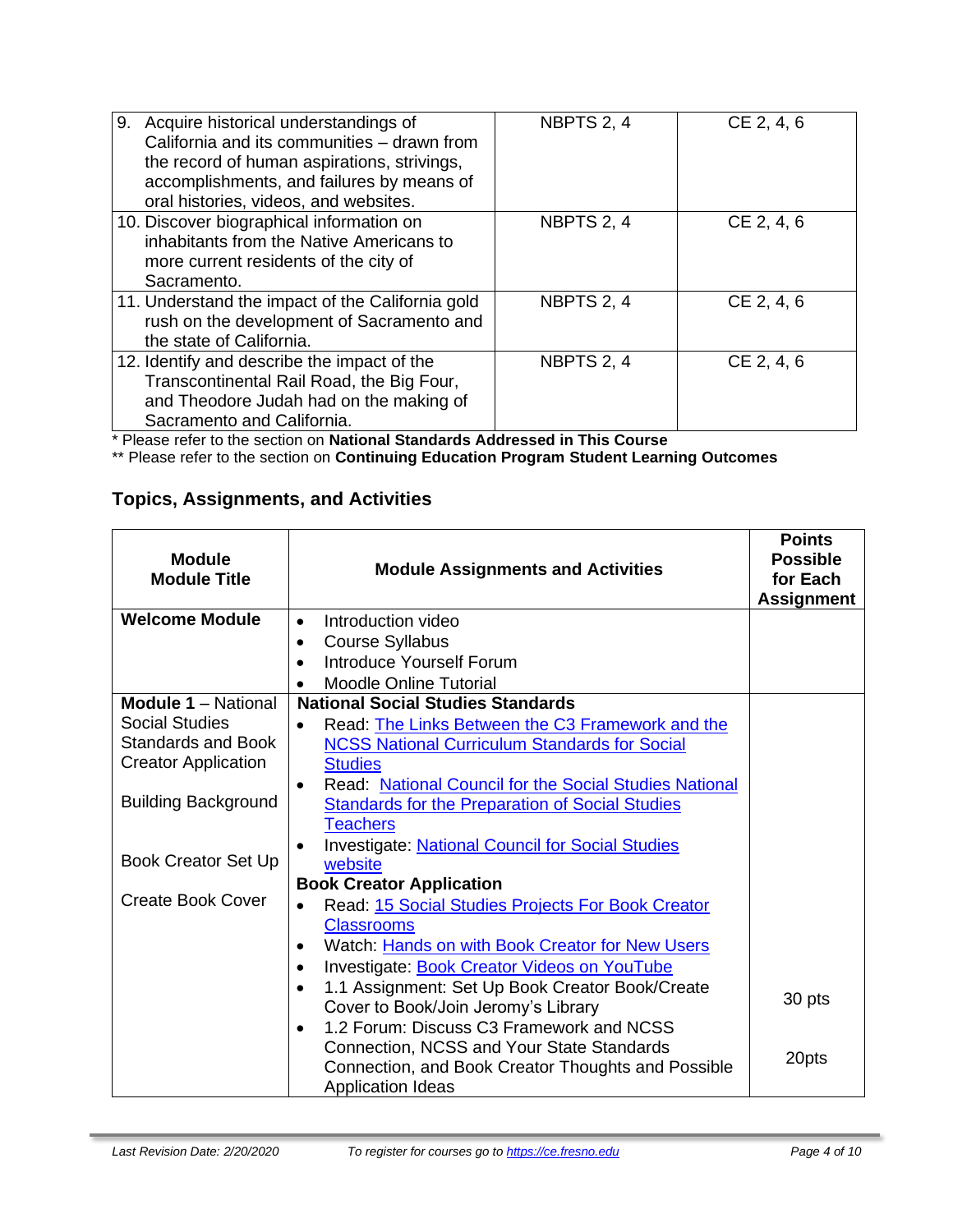| Module 2-                  | Read: Sacramento Indomitable City - Pages 6-8,<br>$\bullet$                                            |        |
|----------------------------|--------------------------------------------------------------------------------------------------------|--------|
| Native Americans:          | Chapter 1, and Chapter 2                                                                               |        |
| the First Inhabitants      | <b>Native Americans</b>                                                                                |        |
| of California and          | Read: Nisenan Fact Card and The Nisenan People<br>٠                                                    |        |
| Sutter's Fort              | Listen: Native Americans: Introduction to the First<br>$\bullet$                                       |        |
|                            | Californians                                                                                           |        |
|                            | Watch: Sierra Streams Institute: Richard B. Johnson<br>$\bullet$                                       |        |
|                            | <b>Interview</b> - Nisenan Indian History                                                              |        |
|                            | Investigate: State Indian Museum State Historic Park                                                   |        |
|                            | <b>Sutter's Fort</b>                                                                                   |        |
| <b>Perspective Writing</b> | <b>Watch: Sutter's Fort</b>                                                                            |        |
|                            | Watch: California's Golden Parks: Hidden Treasures of<br>$\bullet$                                     |        |
|                            | <b>Sutter's Fort</b>                                                                                   |        |
|                            | Investigate: Sutter's Fort State Historic Park and                                                     |        |
|                            | <b>Friends of Sutter's Fort Websites</b>                                                               |        |
|                            | 2.1 Assignment: Book Creator First Layout -Native                                                      | 30 pts |
|                            | American Perspective Journal Entry - Add                                                               |        |
|                            | Photographs                                                                                            |        |
|                            | 2.2 Assignment: Book Creator Second Layout - John                                                      | 30 pts |
|                            | Sutter Perspective Journal Entry - Add Drawings                                                        |        |
|                            | 2.3 Forum: Life of Native Americans Before and After                                                   | 20 pts |
|                            | <b>Arrival of Sutter and Writing Using Perspective</b>                                                 |        |
| Module $3-$                | Read: Sacramento Indomitable City - Chapter 3<br>$\bullet$                                             |        |
| Theodore Judah and         | <b>Investigate: California Digital Newspaper Collection</b><br>$\bullet$                               |        |
| the Big Four               | Watch: Anna Judah's Discussion of Theodore Judah<br>$\bullet$                                          |        |
|                            | Investigate: Transcontinental Railroad, Theodore<br>٠                                                  |        |
| <b>Primary Sources</b>     | Judah and the Big Four Websites for Curation                                                           |        |
|                            | 3.1 Assignment: Book Creator Third Layout - Review<br>$\bullet$                                        |        |
| <b>Website Curation</b>    | and Curate 10 Grade Level Specific Websites about                                                      | 30 pts |
|                            | Theodore Judah and the Big Four with Descriptions                                                      |        |
|                            | and Photographs                                                                                        |        |
|                            | 3.2 Assignment: Book Creator Fourth Layout - Find                                                      | 30 pts |
|                            | two articles from CDNC about the building of the                                                       |        |
|                            | Transcontinental Railroad, add articles to Book                                                        |        |
|                            | Creator, Utilize Pen Tools, and Comment on Article                                                     |        |
|                            | 3.3 Forum: Theodore and Anna Judah and Using<br>$\bullet$                                              | 20 pts |
| Module 4 - Old             | <b>Primary Sources</b>                                                                                 |        |
| <b>Town Sacramento</b>     | Read: Sacramento Indomitable City - Chapters 4, 5<br>$\bullet$                                         |        |
|                            | Watch: Old Town Sacramento<br>$\bullet$                                                                |        |
|                            | Watch: California's Golden Parks: Underground Old                                                      |        |
| <b>Book Talk</b>           | <b>Sacramento</b>                                                                                      |        |
|                            | Read: Erica Lee Beaton's How to do a Book Talk                                                         |        |
|                            | Watch: Creating a Book Talking Culture                                                                 |        |
|                            | 4.1 Assignment: Book Creator Fifth Layout - Create 5<br>$\bullet$                                      |        |
|                            | <b>Grade Level Specific Book Talks About Course</b><br>Topics, Using Book Creator Video or Upload Your |        |
|                            | <b>Book Talk Videos</b>                                                                                |        |
|                            | 4.2 Forum: Understanding of Content and The                                                            | 30 pts |
|                            | <b>Importance of Book Talks</b>                                                                        |        |
|                            |                                                                                                        | 20 pts |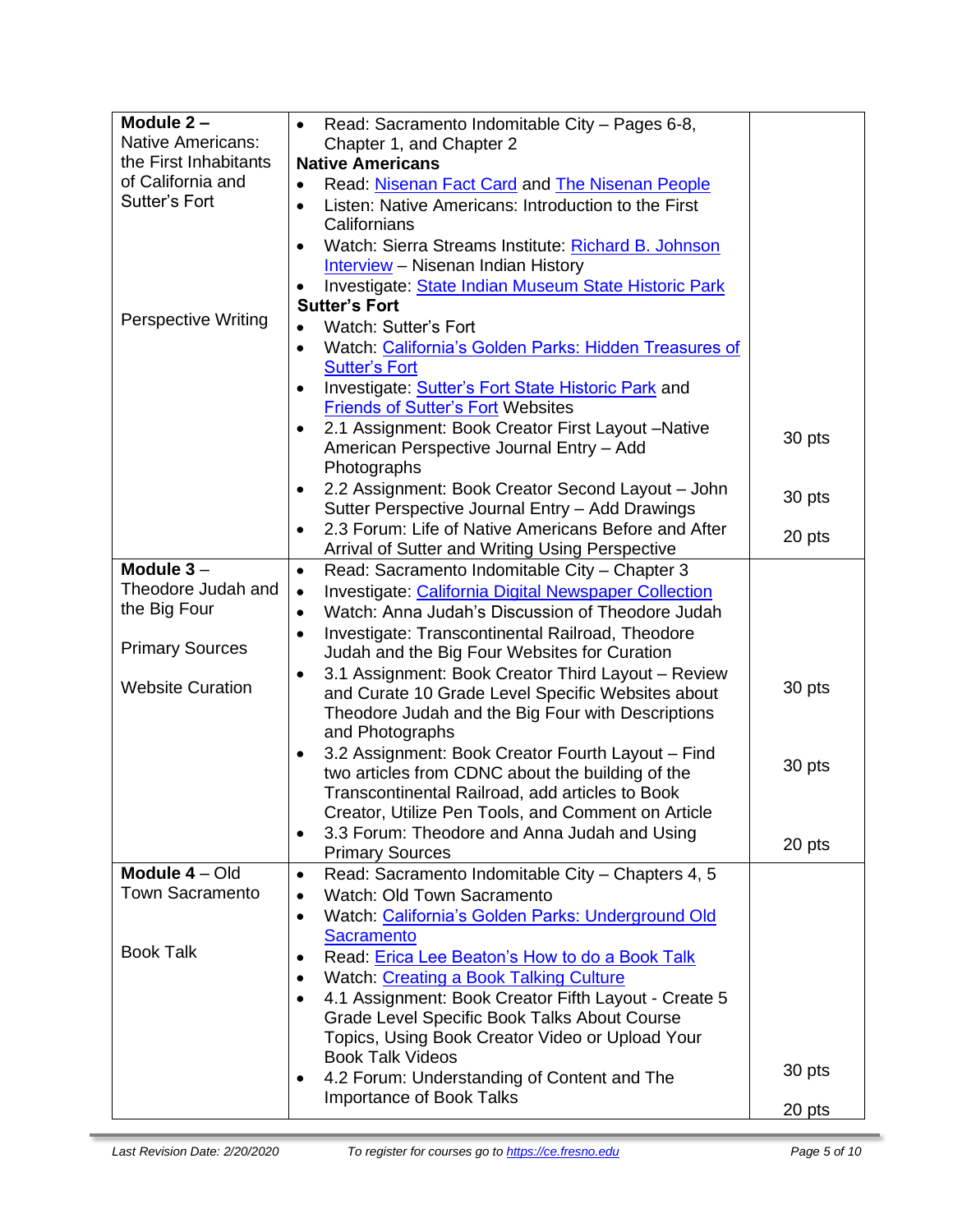| <b>Module <math>5 - The City</math></b><br>of Sacramento and | Read: Sacramento Indomitable City - Chapter 6 and<br>$\bullet$    |            |
|--------------------------------------------------------------|-------------------------------------------------------------------|------------|
| <b>State Capitol</b>                                         | Chapter 7                                                         |            |
| <b>Building</b>                                              | Read: How To Plan Effective Lessons<br>$\bullet$                  |            |
|                                                              | Read: 10 Steps to Better Lesson Plans<br>$\bullet$                |            |
|                                                              | Listen: Sacramento City and State Capitol<br>$\bullet$            |            |
| Lesson Plan                                                  | Listen: Port of Sacramento                                        |            |
|                                                              | Watch: California's Gold: Capitol Steps<br>$\bullet$              |            |
|                                                              | 5.1 Assignment: Lesson Plan - Book Creator Sixth<br>$\bullet$     | 50 pts     |
|                                                              | Layout - Choose One Sacramento Historic Person or                 |            |
|                                                              | Place to Teach - Create in Book Creator                           |            |
|                                                              | 5.2 Forum: Importance of Preserving Historic<br>$\bullet$         |            |
|                                                              | Sites/Thoughts About Sacramento Changes Over                      | 20 pts     |
|                                                              | Time                                                              |            |
| Module $6-$                                                  | Investigate: Visit Sacramento and City of Sacramento<br>$\bullet$ |            |
| <b>Completing Book</b>                                       | <b>Visitor's Page</b>                                             |            |
|                                                              | 6.1 Assignment: Book Creator Seventh Layout Create<br>٠           |            |
| Visitor's Guided                                             | A Visitor's Guide of One Sacramento Site                          | 50pts      |
|                                                              | 6.2 Assignment: At End of Book: Book Creator Add                  |            |
|                                                              | Standards Covered in Your Book                                    | 30pts      |
|                                                              | 6.3 Assignment: At Beginning of Book: Book Creator                |            |
|                                                              | <b>Add Table of Contents</b>                                      | 30pts      |
|                                                              | 6.4 Review and Turn In Final Book Creator Book                    | $100$ pts  |
|                                                              | 6.5 Forum: Final Thoughts on Using Book Creator as<br>٠           |            |
|                                                              | A Classroom Tool                                                  | 20 pts     |
| Course Wrap-up-                                              | <b>Final Reflection Forum</b><br>$\bullet$                        |            |
| Grading and                                                  | <b>Course Evaluation</b><br>$\bullet$                             |            |
| Evaluation                                                   | <b>Course Completion Checklist</b><br>$\bullet$                   |            |
|                                                              | <b>Grade Request / Transcript Request</b>                         |            |
|                                                              | <b>TOTAL POINTS</b>                                               | 560 points |

# **Grading Policies, Rubrics, and Requirements for Assignments**

#### **Grading Policies**

- Assignments will be graded per criteria presented in the course rubrics.
- $A = 90-100\%$  and  $B = 80-89\%$ , (anything below 80% will not receive credit.)
- The discernment between an A or a B letter grade is at the discretion of the instructor based on the quality of work submitted (see course rubrics).
- Coursework falling below a B grade will be returned with further instructions.
- All assignments must be completed to receive a grade and are expected to reflect the quality that teacher-training institutions require of professional educators. If completed assignments do not meet this standard, students will be notified with further instructions from the instructor.

#### **Grading Rubrics**

| Grade | <b>Percentage</b> | <b>Description</b> | <b>Rubric</b>                                                                                                                                                                        |
|-------|-------------------|--------------------|--------------------------------------------------------------------------------------------------------------------------------------------------------------------------------------|
| A     | 90-100%           | Excellent          | Meets all course / assignment requirements with<br>significant evidence of subject mastery and<br>demonstration of excellent graduate level professional<br>development scholarship. |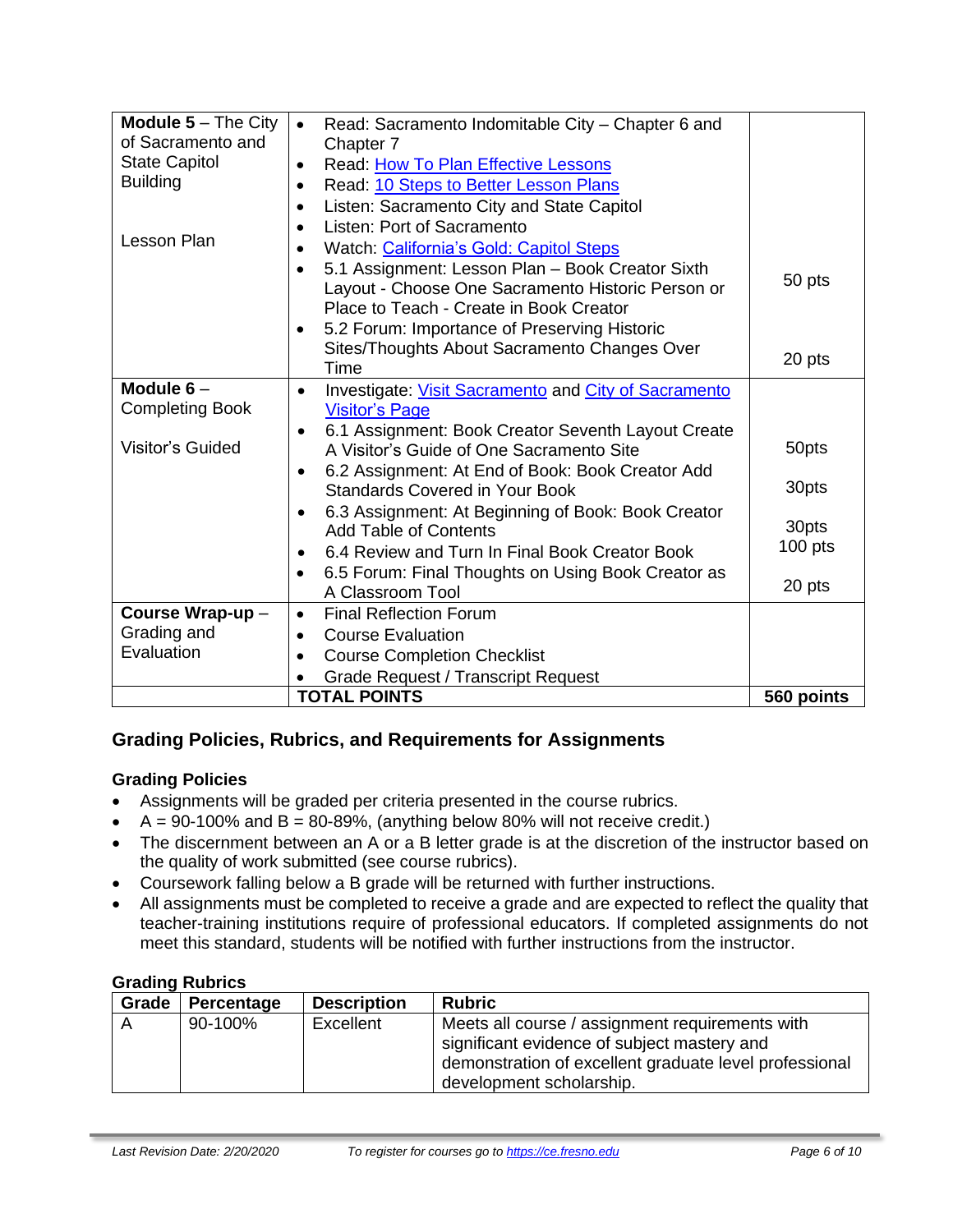| B         | 80-89%    | Very Good    | Adequately meets criteria for all course/assignment<br>requirements - demonstrates subject competency with<br>very good graduate level professional development<br>scholarship.                 |
|-----------|-----------|--------------|-------------------------------------------------------------------------------------------------------------------------------------------------------------------------------------------------|
| <b>NC</b> | Below 80% | Unacceptable | Does not meet the minimum criteria for all<br>course/assignment requirements and demonstrated<br>little, if any, evidence of acceptable graduate level<br>professional development scholarship. |

#### **Writing Requirements**

- **Superior:** Writing is clear, succinct, and reflects graduate level expectations. Clearly addresses all parts of the writing task. Maintains a consistent point of view and organizational structure. Include relevant facts, details, and explanations.
- **Standard:** Writing is acceptable with very few mistakes in grammar and spelling. Addresses most parts of the writing task. Maintains a mostly consistent point of view and organizational structure. Include mostly relevant facts, details, and explanations.
- **Sub-standard:** Writing contains noticeable mistakes in grammar and spelling. Does not address all parts of the writing task. Lacks a consistent point of view and organization structure. May include marginally relevant facts, details, and explanations.

#### **Lesson Plan Requirements**

- **Superior:** Instructional goals and objectives clearly stated. Instructional strategies appropriate for learning outcome(s). Method for assessing student learning and evaluating instruction is clearly delineated and authentic. All materials necessary for student and teacher to complete lesson clearly listed.
- **Standard:** Instructional goals and objectives are stated but are not easy to understand. Some instructional strategies are appropriate for learning outcome(s). Method for assessing student learning and evaluating instruction is present. Most materials necessary for student and teacher to complete lesson are listed.
- **Sub-standard:** Instructional goals and objectives are not stated. Learners cannot tell what is expected of them. Instructional strategies are missing or strategies used are inappropriate. Method for assessing student learning and evaluating instruction is missing. Materials necessary for student and teacher to complete lesson are missing.

#### **Discussion Forum Requirements**

- **Superior:** Response was at least 1 page (3 fully developed paragraphs) in length. Thoroughly answered all the posed questions, followed all the assignment directions, proper grammar and no spelling errors. Language is clear, concise, and easy to understand. Uses terminology appropriately and is logically organized.
- **Standard:** Response was  $\frac{1}{2}$  to 1 page in length (2-3 fully developed paragraphs). Answered all the questions but did not provide an in-depth analysis, followed most of the assignment directions, proper grammar and no spelling errors. Language is comprehensible, but there a few passages that are difficult to understand. The organization is generally good.
- **Sub-standard:** Response was less than ½ page in length (1 paragraph). Did not answer all the required questions and/or statements or responses were superficial, vague, or unclear, did not follow the assignment directions, many grammar and spelling errors. Is adequately written, but may use some terms incorrectly; may need to be read two or more times to be understood.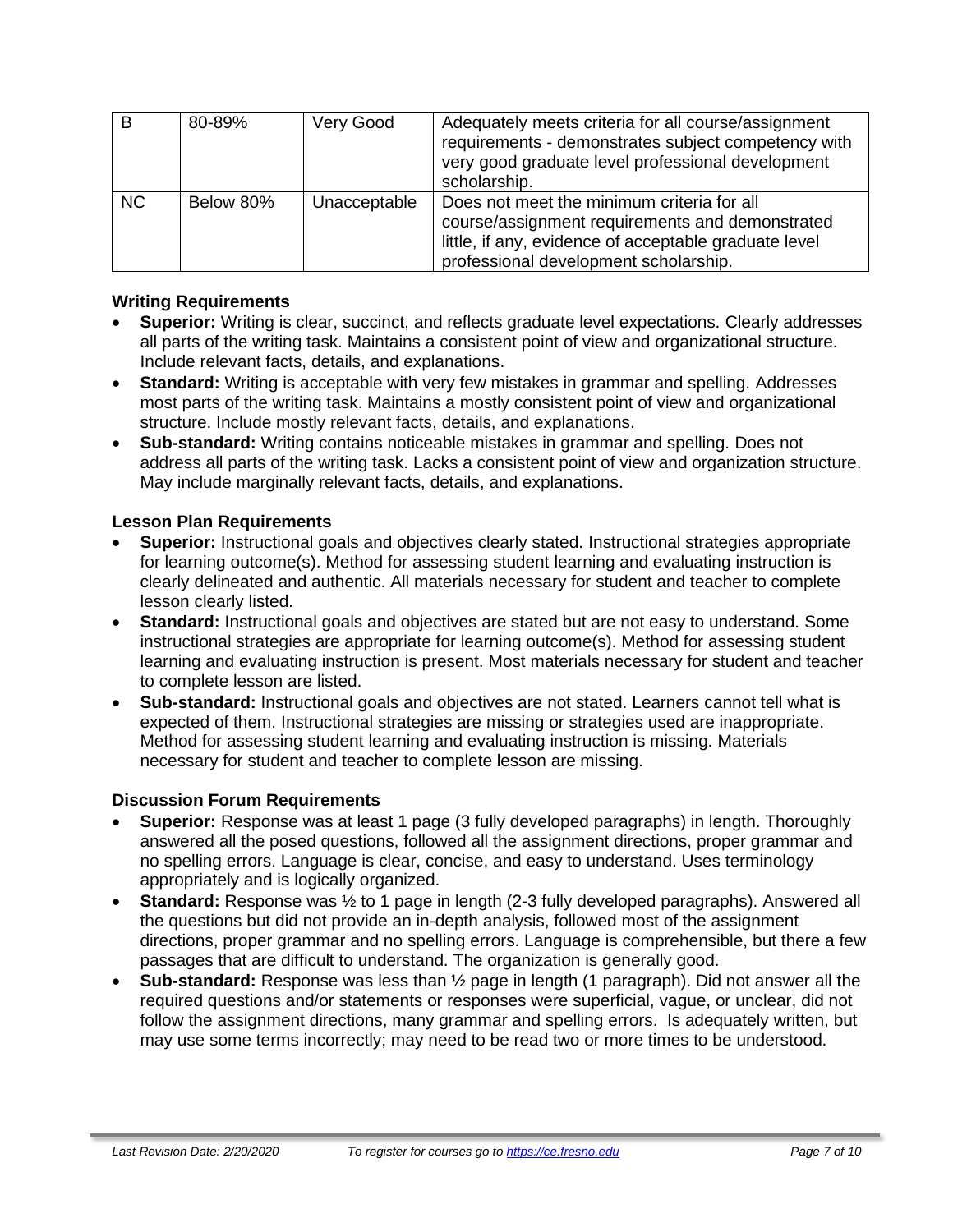# **Instructor/Student Contact Information**

Throughout the course participants will be communicating with the instructor and their classmates on a regular basis using asynchronous discussion forums. A virtual office is utilized for class questions and students are provided with instructor contact information in the event they want to make email contact. In addition, students are encouraged to email the instructor at any time. Students will also receive feedback on the required assignments as they are submitted.

### **Discussion Forums**

Participation is an important expectation of this course and all online courses. Online discussions promote reflection and analysis while allowing students to appreciate and evaluate positions that others express. While students may not be engaging with the same students throughout this course they will be expected to offer comments, questions, and replies to the discussion question whenever possible. The faculty role in the discussion forum is that of an observer and facilitator.

#### **Coursework Hours**

Based on the Carnegie Unit standard, a unit of graduate credit measures academic credit based on the number of hours the student is engaged in learning. This includes all time spent on the course: reading the textbook, watching videos, listening to audio lessons, researching topics, writing papers, creating projects, developing lesson plans, posting to discussion boards, etc. Coursework offered for FPU Continuing Education graduate credit adheres to 45 hours per semester unit for the 900-level courses. Therefore, a student will spend approximately 135 hours on a typical 3-unit course.

# **Services for Students with Disabilities**

Students with disabilities are eligible for reasonable accommodations in their academic work in all classes. In order to receive assistance, the student with a disability must provide the Academic Support Center with documentation, which describes the specific disability. The documentation must be from a qualified professional in the area of the disability (i.e. psychologist, physician or educational diagnostician). Students with disabilities should contact the Academic Support Center to discuss academic and other needs as soon as they are diagnosed with a disability. Once documentation is on file, arrangements for reasonable accommodations can be made. For more information and for downloadable forms, please go to [https://www.fresno.edu/students/academic](https://www.fresno.edu/students/academic-support/services-students-disabilities)[support/services-students-disabilities.](https://www.fresno.edu/students/academic-support/services-students-disabilities)

# **Plagiarism and Academic Honesty**

All people participating in the educational process at Fresno Pacific University are expected to pursue honesty and integrity in all aspects of their academic work. Academic dishonesty, including plagiarism, will be handled per the procedures set forth in the Fresno Pacific University Catalogue <https://www.fresno.edu/students/registrars-office/academic-catalogs>

# **Technology Requirements**

To successfully complete the course requirements, course participants will need Internet access, can send and receive email, know how to manage simple files in a word processing program, and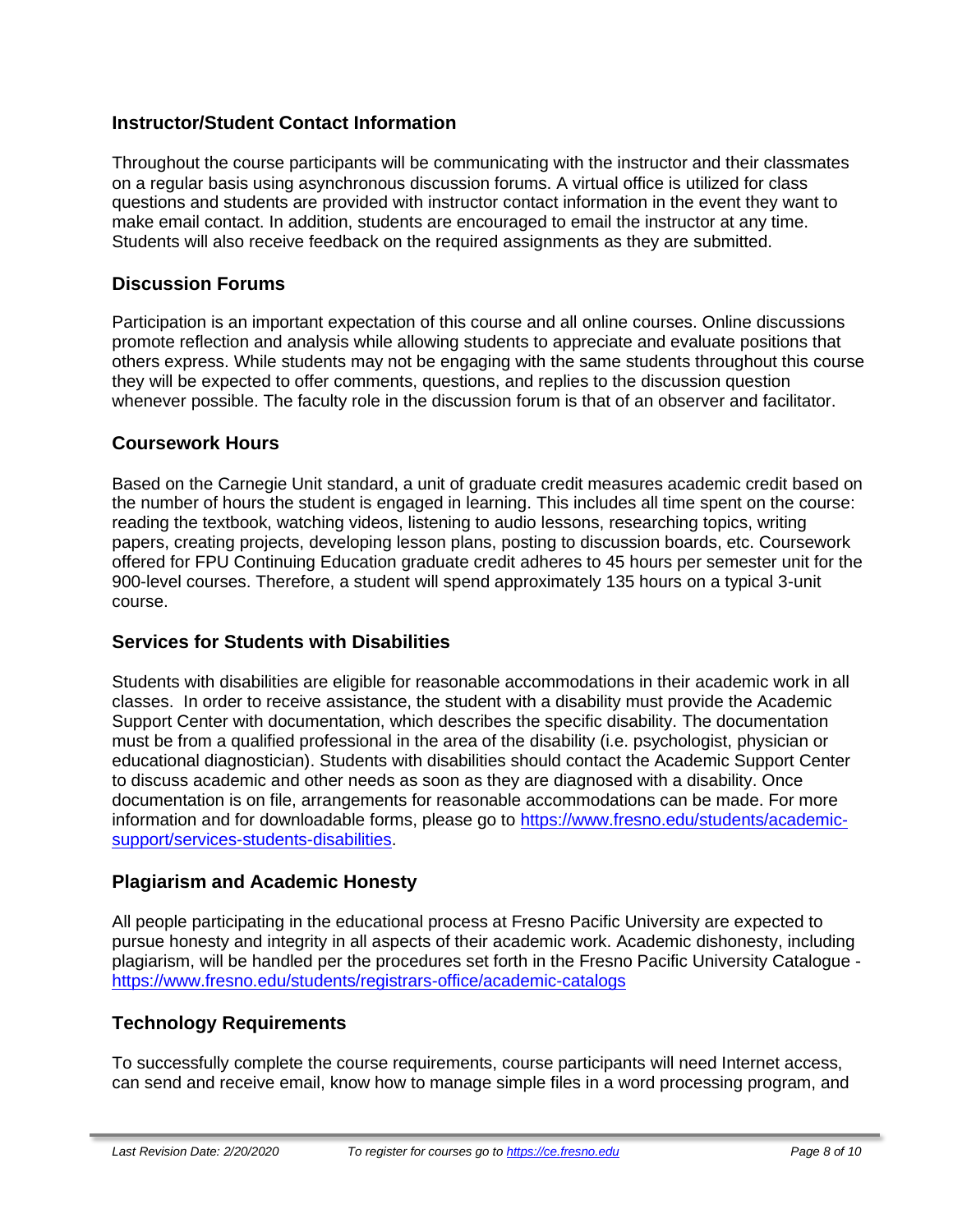have a basic understanding of the Internet. Please remember that the instructor is not able to offer technical support. If you need technical support, please contact your Internet Service Provider.

**Moodle:** This course will be delivered totally online. Moodle is a learning management system that provides students access to online resources, documents, graded assignments, quizzes, discussion forums, etc. Moodle is easy to learn and has a friendly user interface. To learn more about Moodle, go to [https://docs.moodle.org/33/en/Student\\_FAQ.](https://docs.moodle.org/33/en/Student_FAQ) There are also some student tutorials on the Center for Online Learning website at Fresno Pacific University - [https://col.fresno.edu/student.](https://col.fresno.edu/student)

**Moodle Site Login and Passwords:** Students will need to have internet access to log onto [https://ce-connect.fresno.edu.](https://ce-connect.fresno.edu/) The username and password numbers for Moodle access will be sent to you by the university using the email address you submitted at the time of registration. The instructor will then contact you with a welcome communication. If you need help with your username and password recovery, please contact the Continuing Education office at (800) 372- 5505 or (559) 453-2000 during regular office hours - Mon-Fri 8:00 am to 5:00 pm. or email them at [prof.dev@fresno.edu.](mailto:prof.dev@fresno.edu)

**Getting Help with Moodle:** If you need help with Moodle, please contact the Center for Online Learning (COL), by telephone or the website. Help by phone (559) 453-3460 is available Mon-Thurs 8:00 am to 8:00 pm and on Fridays from 8:00 am to 5:00 pm, or by filling out a "Request Services" form at [https://col.fresno.edu/contact/request-services.](https://col.fresno.edu/contact/request-services) Please identify that you are with the "School = Continuing Education".

# **Final Course Grade and Transcripts**

When all work for the course has been completed, students will need to logon to the Continuing Education website [\(https://ce.fresno.edu/my-account\)](https://ce.fresno.edu/my-account) and "Request Final Grade". Once the instructor receives the requests and submits the grade online, students may log back in to view their Final Grade Report or order transcripts online. Please allow at least two weeks for the final grade to be posted. For more information, see the Continuing Education Policies and Procedures at [https://ce.fresno.edu/ce-policies-and-procedures.](https://ce.fresno.edu/ce-policies-and-procedures)

# **University Policies and Procedures**

Students are responsible for becoming familiar with the information presented in the Academic Catalog and for knowing and observing all policies and procedures related to their participation in the university community. A summary of university policies may be found on the university website at [https://www.fresno.edu/students/registrars-office/academic-catalogs.](https://www.fresno.edu/students/registrars-office/academic-catalogs)

# **Fresno Pacific University Student Learning Outcomes**

**Student Learning Outcomes Oral Communication:** Students will *exhibit* clear, engaging, and confident oral communication – in both individual and group settings – and will critically *evaluate*  content and delivery components.

**Written Communication:** Students will *demonstrate* proficient written communication by *articulating* a clear focus, *synthesizing* arguments, and utilizing standard formats in order to *inform* and *persuade* others.

**Content Knowledge:** Students will *demonstrate* comprehension of content-specific knowledge and the ability to apply it in theoretical, personal, professional, or societal contexts.